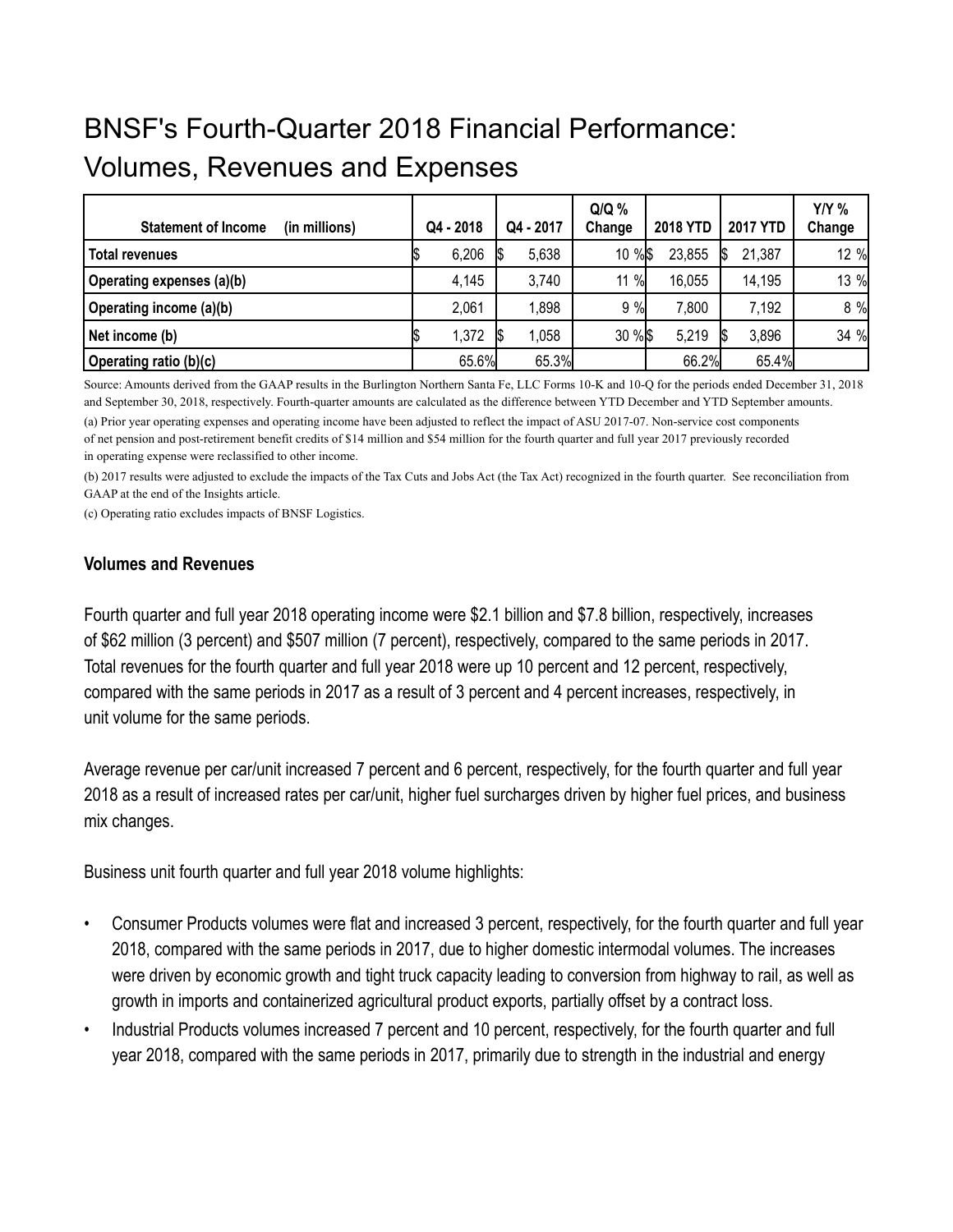sectors which drove higher demand for petroleum products, building products, and plastics. The full year 2018 also included higher construction products volumes.

- Agricultural Products volumes increased 5 percent and 9 percent, respectively, for the fourth quarter and full year 2018 compared with the same periods in 2017, due to strong export and domestic corn shipments, as well as higher fertilizer and other grain products volumes, partially offset by a reduction in soybean exports. The full year 2018 also included a reduction in wheat exports.
- Coal volumes increased 5 percent and decreased 1 percent, respectively, for the fourth quarter and full year 2018 compared with the same periods in 2017. The full year decrease is primarily due to plant retirements combined with competition from natural gas and renewables, mostly offset by market share gains and improved export volumes. The fourth quarter increase is driven by higher natural gas prices, which led to increased utility coal usage, combined with lower overall utility inventories.

| <b>Business Unit</b>                       |     | Q4 - 2018  | Q4 - 2017                 | $Q/Q$ %<br>Change | <b>2018 YTD</b>    | <b>2017 YTD</b> | <b>Y/Y %</b><br>Change |
|--------------------------------------------|-----|------------|---------------------------|-------------------|--------------------|-----------------|------------------------|
| <b>Revenues (in millions)</b>              |     |            |                           |                   |                    |                 |                        |
| <b>Consumer Products</b>                   | \$  | 2,061      | $\boldsymbol{s}$<br>1,897 | 9%                | 7,902 \$<br>l\$    | 7,111           | 11 %                   |
| <b>Industrial Products</b>                 |     | 1,551      | 1,367                     | 13%               | 5,967              | 5,133           | 16 %                   |
| <b>Agricultural Products</b>               |     | 1,198      | 1,142                     | 5%                | 4,697              | 4,316           | 9 %                    |
| Coal                                       |     | 1,084      | 965                       | 12%               | 4,012              | 3,846           | 4 %                    |
| <b>Total Freight Revenues</b>              | ß.  | 5,894      | 5,371<br>I\$              | 10%               | l\$<br>$22,578$ \$ | 20,406          | 11 %                   |
| <b>Other Revenues</b>                      |     | 312        | 267                       | 17%               | 1,277              | 981             | 30 %                   |
| <b>Total Operating Revenues</b>            | Ŝ.  | $6,206$ \$ | 5,638                     | 10%               | $23,855$ \$<br>l\$ | 21,387          | 12 %                   |
|                                            |     |            |                           |                   |                    |                 |                        |
| <b>Volumes (in thousands)</b>              |     |            |                           |                   |                    |                 |                        |
| <b>Consumer Products</b>                   |     | 1,399      | 1,398                     | $-\%$             | 5,597              | 5,439           | 3 %                    |
| <b>Industrial Products</b>                 |     | 508        | 476                       | 7%                | 1,991              | 1,813           | 10 %                   |
| <b>Agricultural Products</b>               |     | 300        | 286                       | 5%                | 1,208              | 1,108           | 9 %                    |
| Coal                                       |     | 501        | 479                       | 5%                | 1,902              | 1,917           | (1)%                   |
| <b>Total Volumes</b>                       |     | 2,708      | 2,639                     | 3%                | 10,698             | 10,277          | 4 %                    |
|                                            |     |            |                           |                   |                    |                 |                        |
| Average Revenue per Car/Unit               |     |            |                           |                   |                    |                 |                        |
| <b>Consumer Products</b>                   | \$  | $1,473$ \$ | 1,357                     | 9%                | $1,412$ \$<br>ls   | 1,307           | 8 %                    |
| <b>Industrial Products</b>                 |     | 3,053      | 2,872                     | 6%                | 2,997              | 2,831           | 6 %                    |
| <b>Agricultural Products</b>               |     | 3,993      | 3,993                     | $-$ %             | 3,888              | 3,895           | $-$ %                  |
| Coal                                       |     | 2,164      | 2,015                     | 7%                | 2,109              | 2,006           | 5 %                    |
| <b>Total Freight Revenues per Car/Unit</b> | I\$ | 2,177      | 2,035                     | 7%                | l\$<br>$2,110$ \$  | 1,986           | 6 %                    |

Listed below are details by business units - including revenues, volumes and average revenue per car/unit.

Source: Amounts derived from the GAAP results in the Burlington Northern Santa Fe, LLC Forms 10-K and 10-Q for the periods ended December 31, 2018 and September 30, 2018. Fourth-quarter revenues and volumes are calculated as the difference between YTD December and YTD September amounts.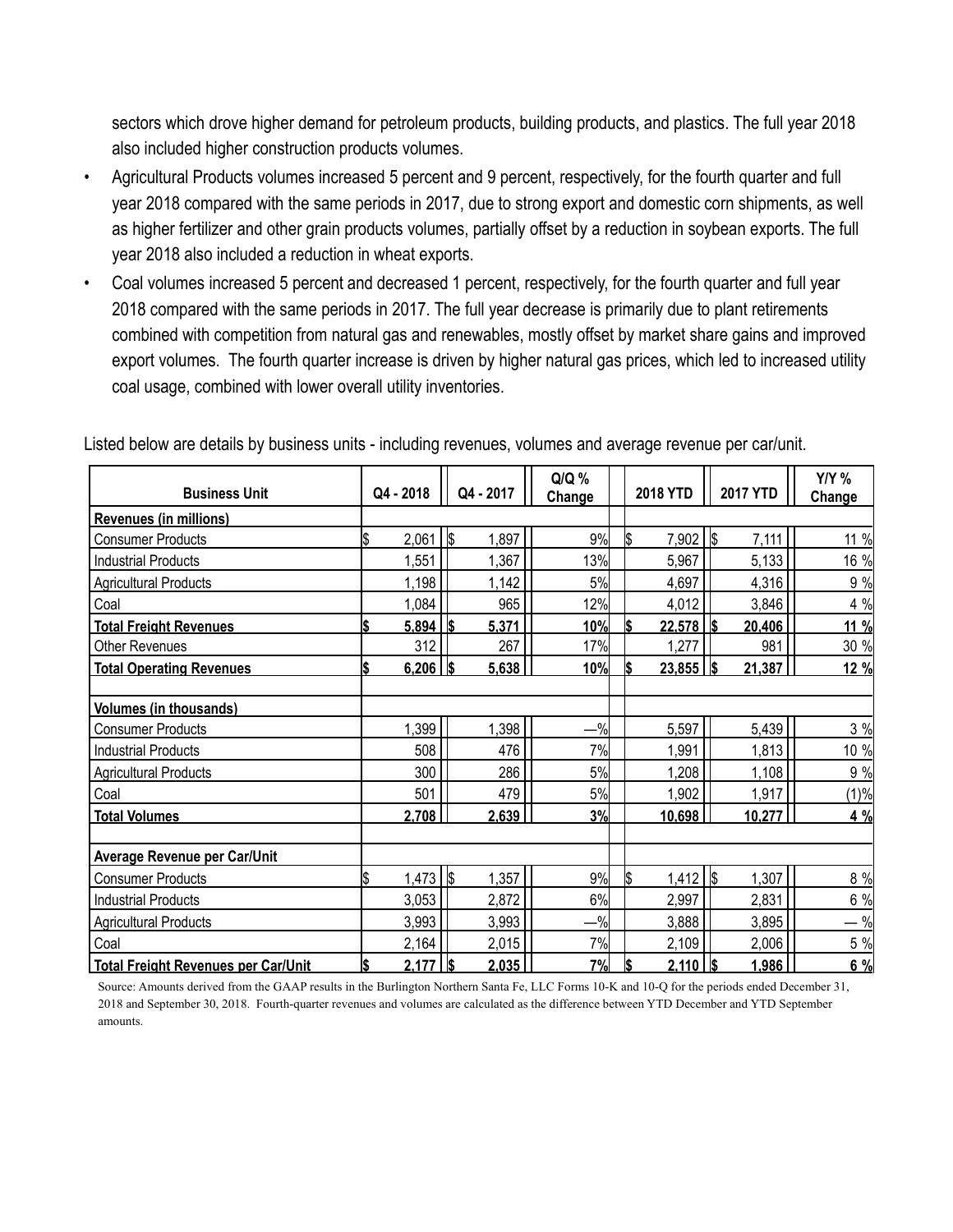### **Expenses**

Operating expenses for the fourth quarter and full year 2018 were up 14 percent, compared with the same periods in 2017, as a result of inflation, including higher fuel prices, and increased volumes including the following factors:

- Compensation and benefits expense increased 6 percent and 7 percent in the fourth quarter and full year 2018 primarily due to wage inflation and higher headcount and associated training costs.
- Fuel expense was up 20 percent and 33 percent in the fourth quarter and full year 2018, compared with the same periods in 2017. The increase was primarily due to higher average fuel prices. Increased volumes also contributed to the overall increase. Locomotive fuel price per gallon increased 17 percent for the fourth quarter of 2018 to \$2.33 and increased 27 percent for the full year 2018 to \$2.24.
- Purchased services increased 11 percent and 14 percent in the fourth quarter and full year 2018 as a result of higher purchased transportation costs of our logistics services business, which are offset in revenues, as well as increased intermodal ramping, drayage, and other volume-related costs.
- Materials and other expense increased 51 percent and 39 percent in the fourth quarter and full year 2018 primarily as a result of higher locomotive material, personal injury expenses, derailment-related costs, and property taxes.

| <b>Operating Expenses (in millions)</b> | Q4 - 2018             | Q4 - 2017 | $Q/Q$ %<br>Change | <b>2018 YTD</b>       | <b>2017 YTD</b> | $Y/Y$ %<br>Change |
|-----------------------------------------|-----------------------|-----------|-------------------|-----------------------|-----------------|-------------------|
| Compensation and benefits (a)           | $1,373$   \$          | 1,298     | 6%                | $5,394$ \$            | 5,023           | 7 %               |
| Fuel                                    | 890                   | 741       | 20 %              | 3,346                 | 2,518           | 33 %              |
| Purchased services                      | 746                   | 671       | 11 %              | 2,870                 | 2,514           | 14 %              |
| Depreciation and amortization           | 591                   | 596       | (1)%              | 2,317                 | 2,352           | (1)%              |
| Equipment rents                         | 190                   | 199       | (5)%              | 732                   | 784             | (7)%              |
| Materials and other (b)                 | 355                   | 235       | $\%$<br>51        | 1,396                 | 1,004           | 39 %              |
| Total Operating Expenses (a) (b)        | $4,145$ $\frac{1}{5}$ | 3,740     | 11 %              | $16,055$   $\sqrt{5}$ | 14,195          | 13 %              |

• There were no significant changes in depreciation and amortization and equipment rents expense.

Source: Amounts derived from the GAAP results in the Burlington Northern Santa Fe, LLC Forms 10-K and 10-Q for the periods ended December 31, 2018 and September 30, 2018, respectively. Fourth-quarter amounts are calculated as the difference between YTD December and YTD September amounts.

(a) Prior year compensation and benefits expense and total operating expenses have been adjusted to reflect the impact of ASU 2017-07. Non- service cost components of net pension and post-retirement benefit credits of \$14 million and \$54 million for the fourth quarter and full year 2017 previously recorded in compensation and benefits expense were reclassified to other income.

(b) 2017 results were adjusted to exclude the impacts of the Tax Act recognized in the fourth quarter. See reconciliation from GAAP at the end of the Insights article.

# **Capital Activities**

BNSF's 2018 capital commitments were \$3.4 billion, the largest component of which supported maintenance and replacement of BNSF's core network and related assets.

Our 2019 planned capital commitments are \$3.57 billion. Like last year's plan, the largest component of the plan will be focused on maintenance and replacement of BNSF's network and related assets to ensure BNSF continues to